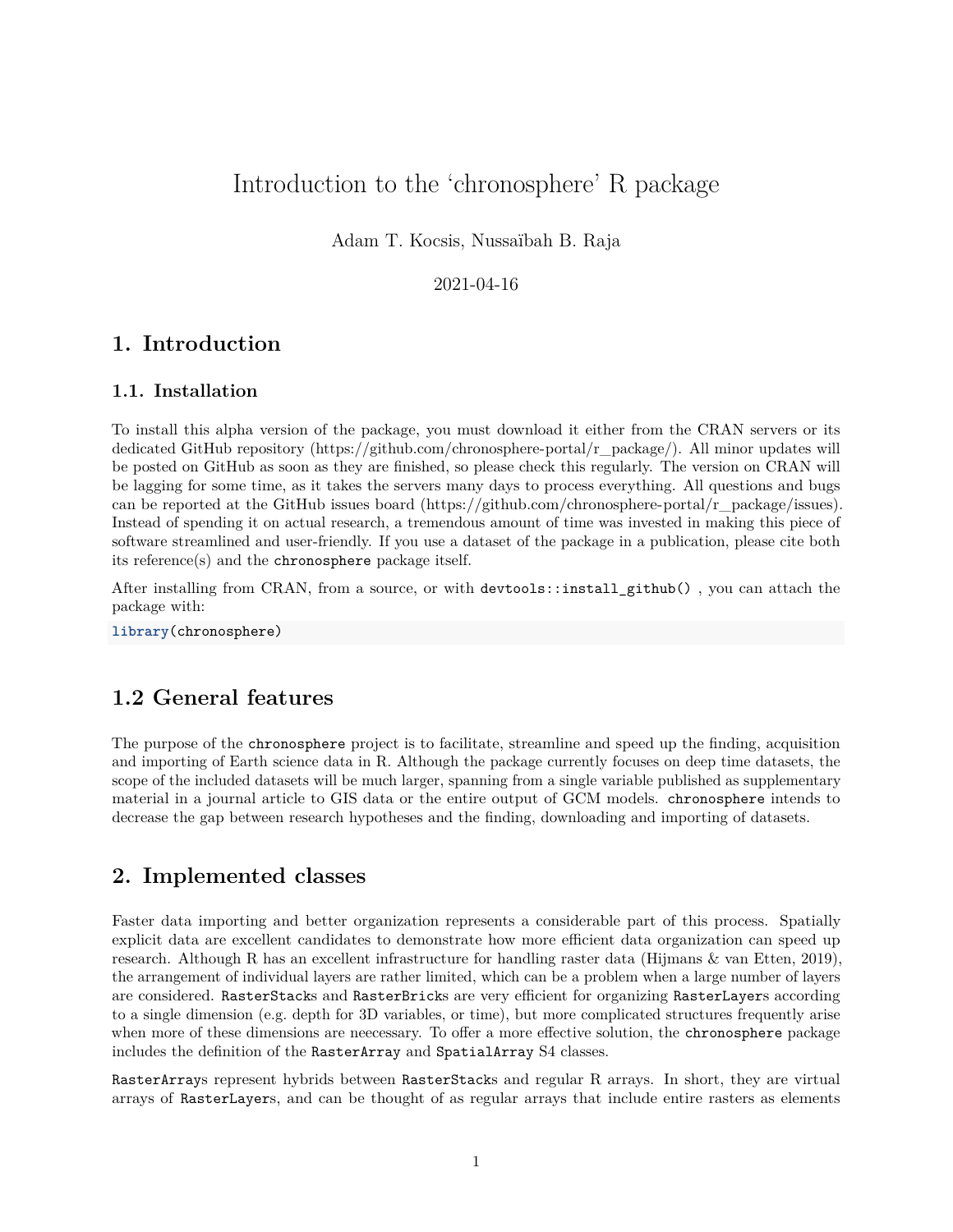rather than single numeric, logical or character values. As regular R users are familiar with subsetting, combinations and structures of regular arrays (including formal vectors and matrices), the finding, extraction and storage of spatially explicit data is much easier in such containers.

The SpatialArray class is analogous to the RasterArray only for vector data types implemented in the sp package (Pebesma and Bivand, 2005).

## **2.1. Structures**

#### **2.1.1. RasterArray**

RasterArrays do not directly inherit from Raster\* objects of the raster package, as a considerable number of main functions differ. They rather represent a wrapper object around regular RasterStacks - stacks of individual RasterLayers. This ensures that whenever users are unfamiliar with the methods of RasterArray class objects, they can always reduce their data to stacks or individual layers.

The formal class RasterArray has only two slots: @stack and @index. The stack includes the raster data in an unfolded manner, similarly to how matrices and arrays are essentially just vectors with additional attributes. The @stack slot incorporates a single RasterStack object, which represents the data content of the object. Accordingly, rasters in a RasterArray must have the same dimensions, extent and CRS. The @index slot, on the other hand, describes the structure of the RasterArray: it is a vector/matrix/array of integers each representing an index of the layers in the stack. The configuration (dimensions) of the index represents the entire array.

The chronosphere package includes one demo data sets: a set of ancient topographies (Scotese and Wright, 2018), which can be attached with the data command.

**data**(dems)

dems

The structure of RasterArrays can be inspected if the object's name is typed into the console:

```
## class : RasterArray
## RasterLayer properties:
## - dimensions : 181, 361 (nrow, ncol)
\# - resolution : 1, 1 (x, y)## - extent : -180.5, 180.5, -90.5, 90.5 (xmin, xmax, ymin, ymax)
## - coord. ref. : +proj=longlat +datum=WGS84 +ellps=WGS84 +towgs84=0,0,0
## Array properties:
## - dimensions : 10 (vector)
## - num. layers : 10
## - proxy:
## 0 5 10 15 20 25 30 35
## "dem_0" "dem_5" "dem_10" "dem_15" "dem_20" "dem_25" "dem_30" "dem_35"
## 40 45
## "dem_40" "dem_45"
```
The first part of the console output includes properties of the individual RasterLayers stored in the stack. These layers have to share essential attributes that allow them to be stored in a single stack (extent, resolution, CRS).

The second part of the output is a visualization of the structure of the RasterArray itself. In the case of the DEMs, 10 layers are stored in the stack, each layer having its individual name (e.g. dem\_0). It is a single dimensional array (vector), and each element has its name in the array (0). Differentiating between the names of layers and the names of elements allows different subsetting and replacement rules for the two, which can both be handy - depending on the needs of the user.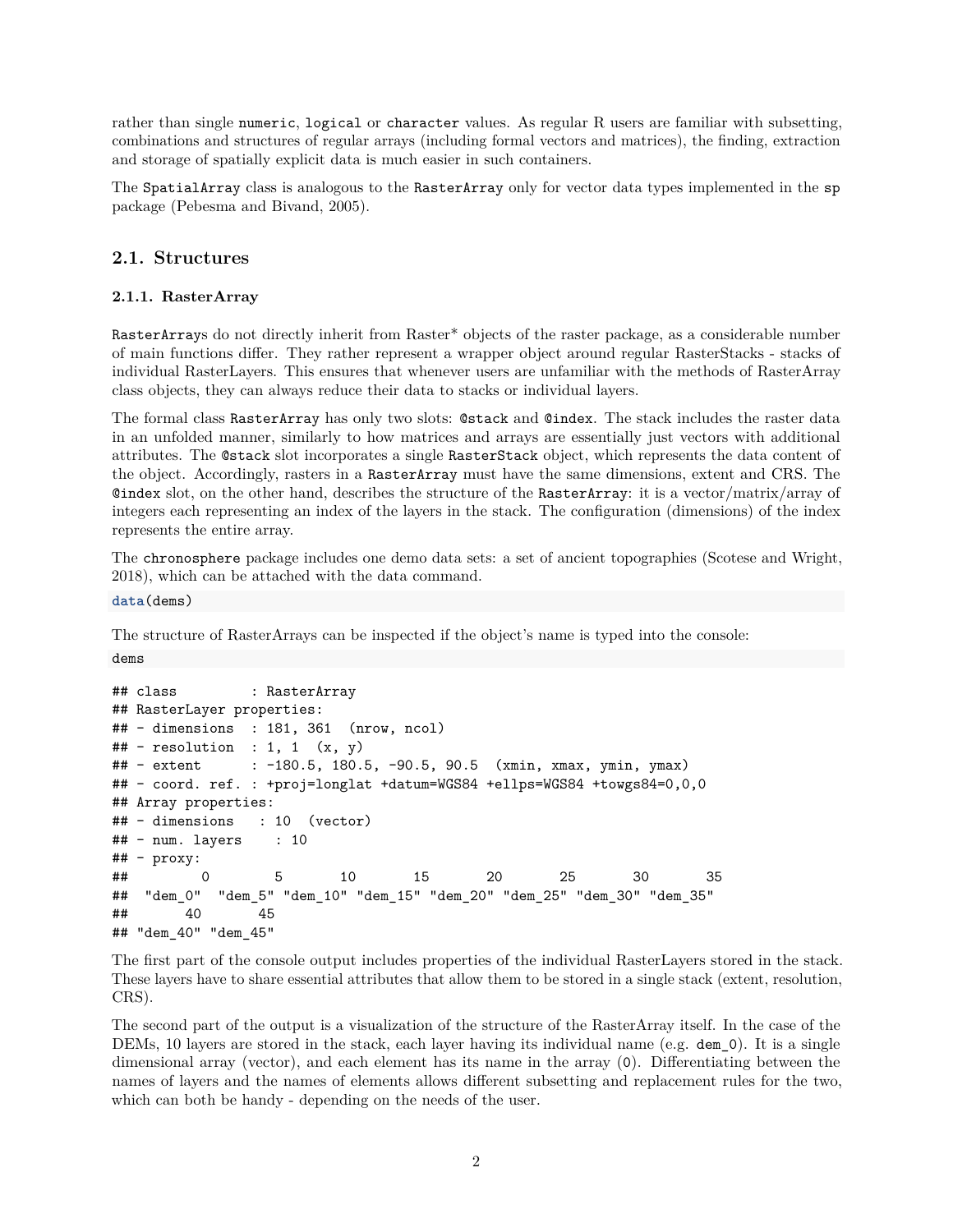The structure of the RasterArray can be visualized, analyzed or processed using the the proxy object. Proxies are essentially the same as the index slots of the RasterArray, but instead of including the indices of the layers they represent, proxies include the names of the layers. These can be accessed using the proxy() function.

**proxy**(dems)

## 0 5 10 15 20 25 30 35 ## "dem\_0" "dem\_5" "dem\_10" "dem\_15" "dem\_20" "dem\_25" "dem\_30" "dem\_35" ## 40 45 ## "dem\_40" "dem\_45"

Proxies are displayed as the second parts of the console output when the name of the object is typed into the console (show method).

RasterArrays are fairly easy to construct: you only need a stack of the data and a regular vector/matrix/array including integers. For instance, the dems object can be recreated from scratch without any problem.

```
# a stack of rasters
stackOfLayers <- dems@stack
# an index object
ind <- 1:10
names(ind) <- letters[1:10]
# a RasterArray
nra <- RasterArray(index=ind, stack=stackOfLayers)
nra
## class : RasterArray
## RasterLayer properties:
## - dimensions : 181, 361 (nrow, ncol)
\# + resolution : 1, 1 (x, y)## - extent : -180.5, 180.5, -90.5, 90.5 (xmin, xmax, ymin, ymax)
## - coord. ref. : +proj=longlat +datum=WGS84 +ellps=WGS84 +towgs84=0,0,0
## Array properties:
## - dimensions : 10 (vector)
\# + num. layers : 10
## - proxy:
## a b c d e f g h
## "dem_0" "dem_5" "dem_10" "dem_15" "dem_20" "dem_25" "dem_30" "dem_35"
## i j
## "dem_40" "dem_45"
```
The attributes of the index object are defining the structure of the RasterArray. RasterArrays can be created with the combination of individual RasterLayers (or RasterArrays) using the combine() function.

```
# one raster
r1 <- raster()
values(r1) <- 1
# same structure, different value
r2 <-raster()
values(r2) <- 2
comb <- combine(r1, r2)
comb
## class : RasterArray
## RasterLayer properties:
## - dimensions : 180, 360 (nrow, ncol)
\# - resolution : 1, 1 (x, y)## - extent : -180, 180, -90, 90 (xmin, xmax, ymin, ymax)
```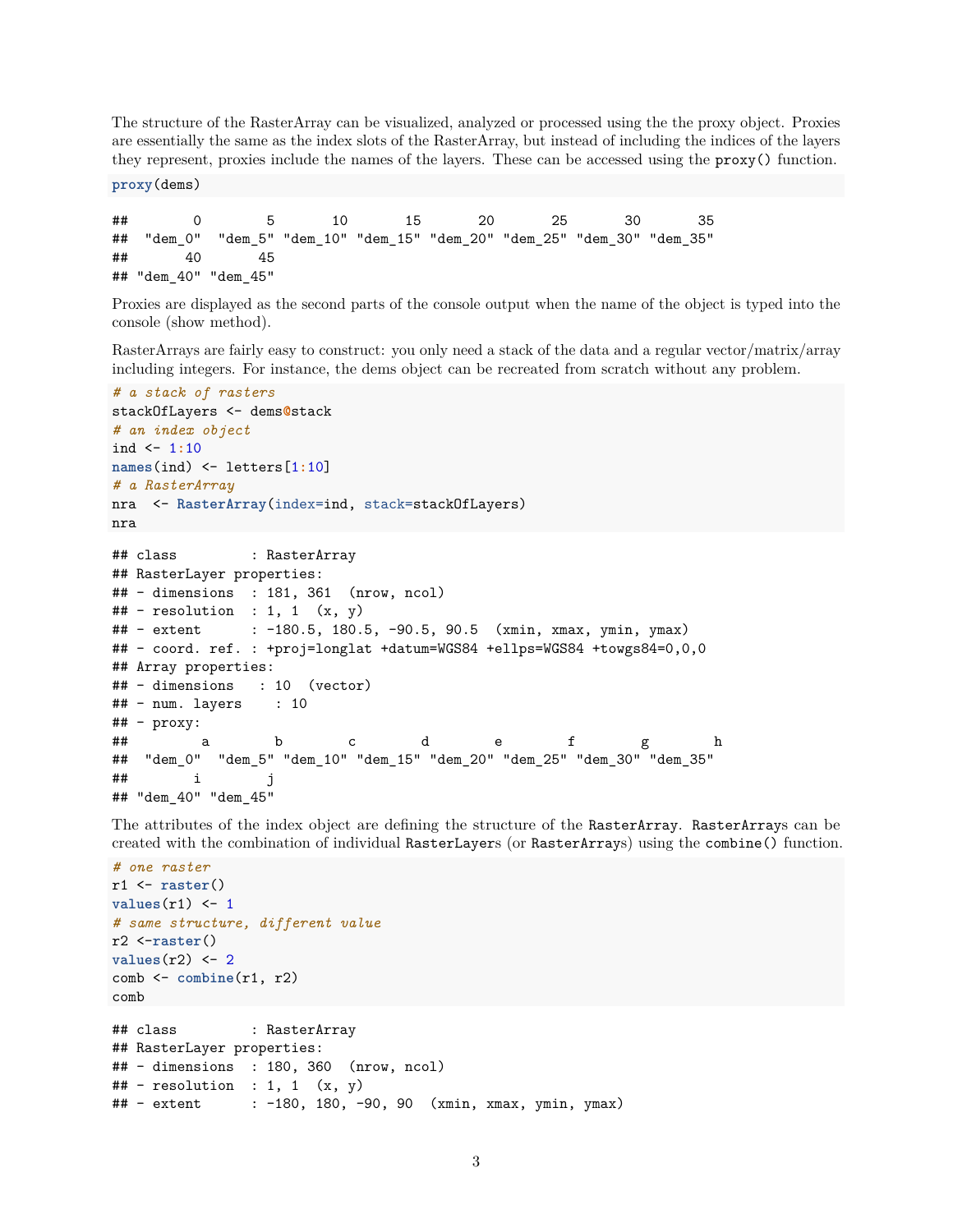```
## - coord. ref. : +proj=longlat +datum=WGS84 +ellps=WGS84 +towgs84=0,0,0
## Array properties:
## - dimensions : 2 (vector)
## - num. layers : 2
## - proxy:
## r1 r2
## "layer.1" "layer.2"
```
Matrix-like RasterArrays can also be created easily with the cbind() and rbind() functions.

```
# bind dems to itself
cbind(dems, dems)
```

```
## class : RasterArray
## RasterLayer properties:
## - dimensions : 181, 361 (nrow, ncol)
\# - resolution : 1, 1 (x, y)## - extent : -180.5, 180.5, -90.5, 90.5 (xmin, xmax, ymin, ymax)
## - coord. ref. : +proj=longlat +datum=WGS84 +ellps=WGS84 +towgs84=0,0,0
## Array properties:
## - dimensions : 10, 2 (nrow, ncol)
## - num. layers : 20
## - proxy:
\# [,1] [,2]
## 0 "dem_0.1" "dem_0.2"
## 5 "dem_5.1" "dem_5.2"
## 10 "dem_10.1" "dem_10.2"
## 15 "dem_15.1" "dem_15.2"
## 20 "dem_20.1" "dem_20.2"
## 25 "dem_25.1" "dem_25.2"
## 30 "dem_30.1" "dem_30.2"
## 35 "dem_35.1" "dem_35.2"
## 40 "dem_40.1" "dem_40.2"
## 45 "dem_45.1" "dem_45.2"
```
#### **2.1.2. SpatialArray**

The SpatialArrays also do not inherit from the respective Spatial\* classes. This class has the same structure as the RasterArray containing an @index and a @stack slot. The difference between SpatialArrays and RasterArrays is that the @slack slot includes a class named SpatialStack, which is a formalized list of Spatial\* objects, and has a similar interface to a RasterStack. SpatialStacks can include any of the SpatialPoints,SpatialPointsDataFrame,SpatialLines,SpatialLinesDataFrame,SpatialPolygons or SpatialPolygonsDataFrame classes, as long as they have the same CRS.

The package includes one demo dataset, the first five entries of the PaleoMAP Paleocoastlines (Kocsis and Scotese, 2020).

```
data(coasts)
coasts
## class : SpatialArray
## Spatial* properties:
## - types : SpatialPolygonsDataFrame
## - bbox : -180, 180, -90, 89.95514 (xmin, xmax, ymin, ymax)
## - coord. ref. : +proj=longlat +ellps=WGS84
## Array properties:
```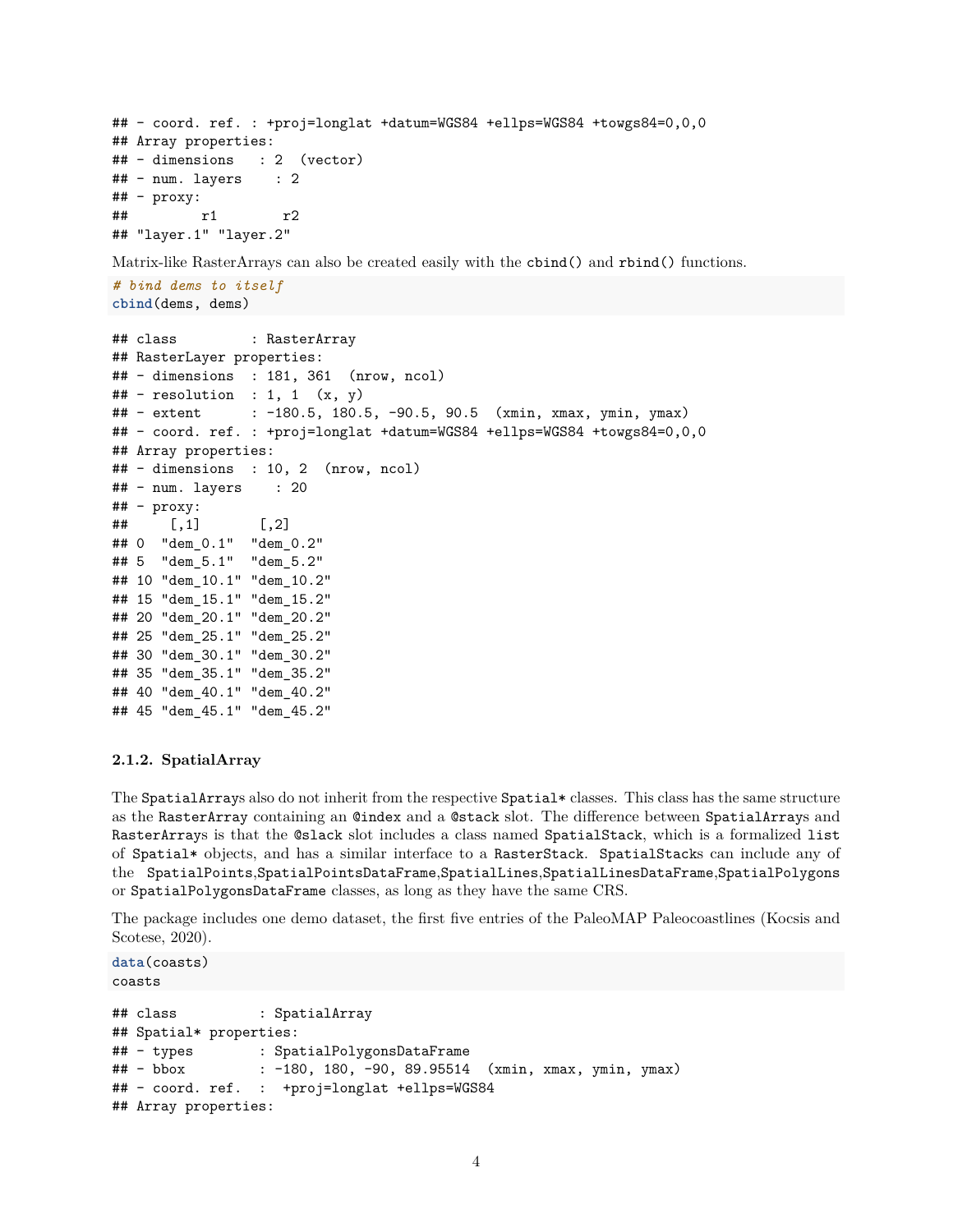```
## - dimensions : 5, 2 (nrow, ncol)
## - num. layers : 10
## - proxy:
## margin coast
## 0 "X0Ma_CM_v7" "X0Ma_CS_v7"
## 5 "X5Ma_CM_v7" "X5Ma_CS_v7"
## 10 "X10Ma_CM_v7" "X10Ma_CS_v7"
## 15 "X15Ma_CM_v7" "X15Ma_CS_v7"
## 20 "X20Ma_CM_v7" "X20Ma_CS_v7"
```
This is a two dimensional SpatialArray that has five rows (ages) and two columns: the outlines of the continental margins (margins) and the coastlines (coast). With the proxy() function it is easy to interact with this object, or to query or analyze it.

**proxy**(coasts)

```
## margin coast
## 0 "X0Ma_CM_v7" "X0Ma_CS_v7"
## 5 "X5Ma_CM_v7" "X5Ma_CS_v7"
## 10 "X10Ma_CM_v7" "X10Ma_CS_v7"
## 15 "X15Ma_CM_v7" "X15Ma_CS_v7"
## 20 "X20Ma_CM_v7" "X20Ma_CS_v7"
```
Creating a SpatialArray from scratch is as easy as that of a RasterArray using the combine function that can be applied to a number of Spatial\* objects.

```
# Individual SP objects
margin0 \leq - \text{coasts}[1, 1]margin5 \leq coasts [2, 1]combination<- combine(margin0, margin5)
combination
```

```
## class : SpatialArray
## Spatial* properties:
## - types : SpatialPolygonsDataFrame
## - bbox : -179.999, 179.9998, -89.99999, 89.95514 (xmin, xmax, ymin, ymax)
## - coord. ref. : +proj=longlat +ellps=WGS84
## Array properties:
## - dimensions : 2 (vector)
## - num. layers : 2
## - proxy:
## margin0 margin5
## "X1" "X2"
```
Alternatively, they can be rebuilt using lower level manipulation, by first creating a SpatialStack

```
\text{const0} <- \text{coasts}[1, 2]\text{const5} <- \text{coasts}[1, 2]# create SpatialStack
spStack<- stack(margin0, margin5, coast0, coast5)
# alternatively: accepts filenames too
# spStack <- SpatialStack(list(margin0, margin5, coast0, coast5))
```
and then fold it appropriately with an index

```
ind <- matrix(1:4, ncol=2)
colnames(ind) <- c("margin", "coast")
rownames(ind) <- c("0", "5")
```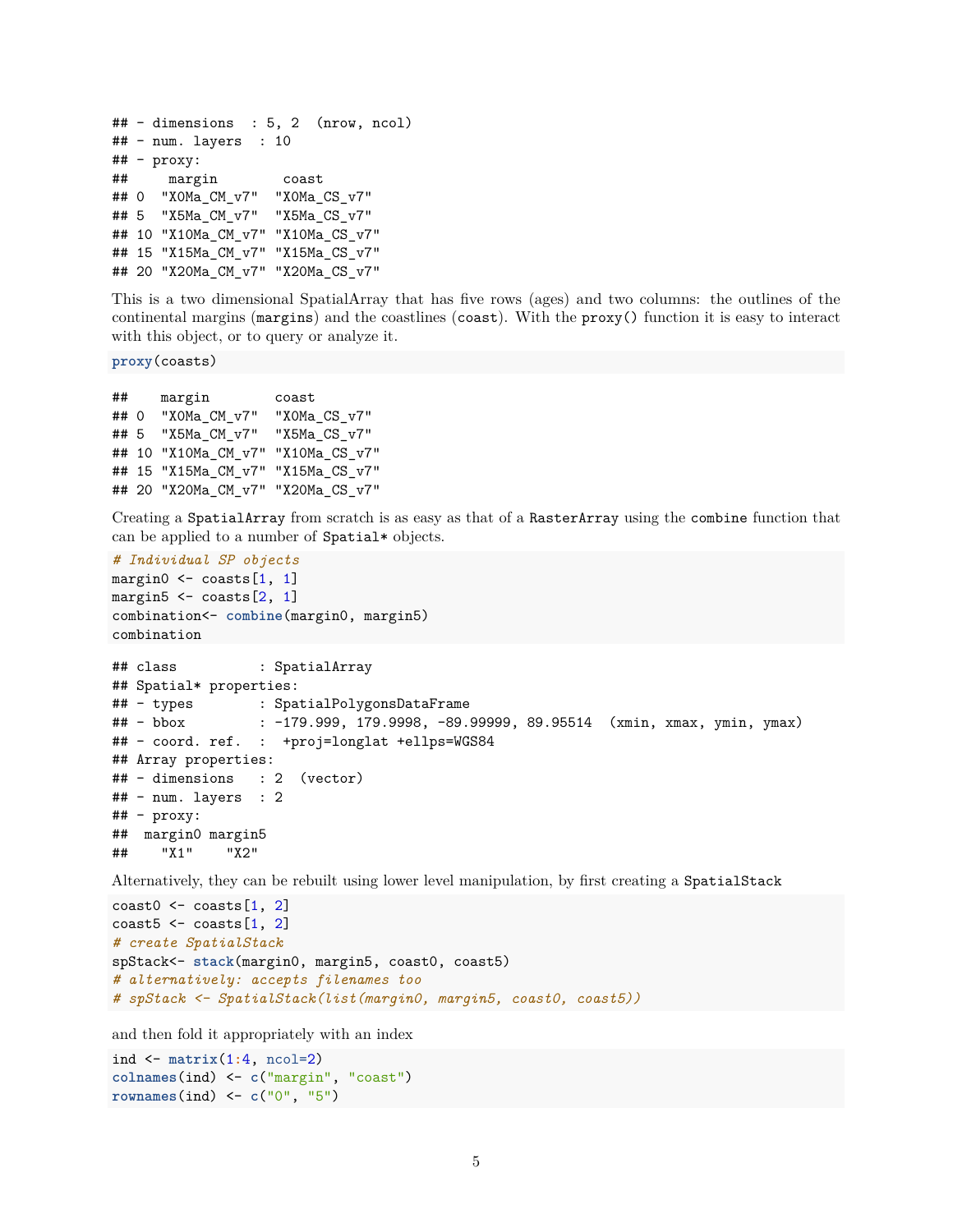```
spArray <- SpatialArray(index=ind, stack=spStack)
spArray
## class : SpatialArray
## Spatial* properties:
## - types : SpatialPolygonsDataFrame
## - bbox : -180, 180, -90, 89.95514 (xmin, xmax, ymin, ymax)
## - coord. ref. : +proj=longlat +ellps=WGS84
## Array properties:
## - dimensions : 2, 2 (nrow, ncol)
\# + num. layers : 4
## - proxy:
## margin coast
## 0 "X1" "X3"
## 5 "X2" "X4"
```
#### **2.2. RasterArray and SpatialArray attributes and functions to query**

Functions that query and change attributes of the RasterArray resemble general arrays more than Raster\* objects. They are connected to the @index slots, which are shared by the RasterArray and SpatialArray objects. Therefore, the dimensional organization of the two classes, and accordingly, some methods are shared (written for the XArray class-union).

The number of elements represented in the RasterArray can be queried with the length() function:

**length**(dems)

## [1] 10

This RasterArray has 10 elements. The number of column and row names can be queried in a similar way: **nrow**(coasts)

## [1] 5

**ncol**(coasts)

## [1] 2

These functions are summarized in the dim() function. This, however, unlike the regular dim() method of vectors, return the length of the RasterArray vector, rather than just NULL.

**dim**(dems)

## [1] 10 **dim**(coasts)

## [1] 5 2

The organization of RasterLayers can be greatly facilitated with names. The names(), colnames(), rownames() and dimnames() functions work the same way on RasterArrays as if they were arrays of simple numeric, logical or character values. The names() function returns the names of individual elements of a vector-like RasterArray.

**names**(dems)

## [1] "0" "5" "10" "15" "20" "25" "30" "35" "40" "45"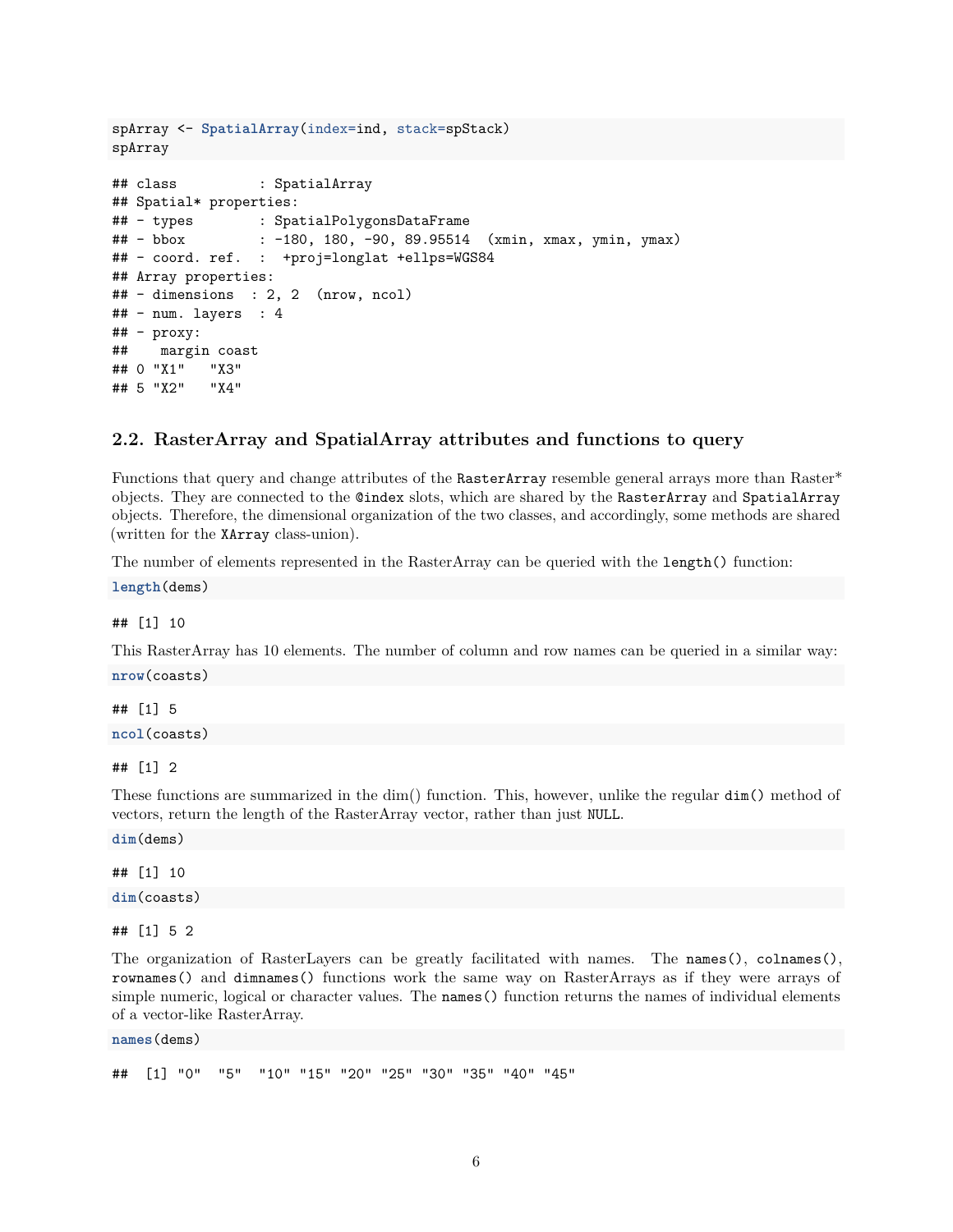The colnames() and rownames() functions are more relevant for matrix-like RasterArrays or SpatialArrays, such as coast.

## [1] "margin" "coast" **rownames**(coasts)

**colnames**(coasts)

## [1] "0" "5" "10" "15" "20"

All name-related methods can be used for replacement as well. For instance, you can quickly rename the names of the columns of the coast object this way:

```
coasts2 <- coasts
colnames(coasts2) <- c("m", "c")
coasts2
## class : SpatialArray
## Spatial* properties:
## - types : SpatialPolygonsDataFrame
## - bbox : -180, 180, -90, 89.95514 (xmin, xmax, ymin, ymax)
## - coord. ref. : +proj=longlat +ellps=WGS84
## Array properties:
## - dimensions : 5, 2 (nrow, ncol)
## - num. layers : 10
## - proxy:
## m c
## 0 "X0Ma_CM_v7" "X0Ma_CS_v7"
## 5 "X5Ma_CM_v7" "X5Ma_CS_v7"
## 10 "X10Ma_CM_v7" "X10Ma_CS_v7"
## 15 "X15Ma_CM_v7" "X15Ma_CS_v7"
## 20 "X20Ma_CM_v7" "X20Ma_CS_v7"
```
Just as you would do with normal arrays, you can query/rewrite all names with the dimnames() function, which uses a list to store the names in every dimension.

```
dimnames(coasts2)[[1]] <- paste(rownames(coasts), "Ma")
coasts2
```

```
## class : SpatialArray
## Spatial* properties:
## - types : SpatialPolygonsDataFrame
## - bbox : -180, 180, -90, 89.95514 (xmin, xmax, ymin, ymax)
## - coord. ref. : +proj=longlat +ellps=WGS84
## Array properties:
## - dimensions : 5, 2 (nrow, ncol)
## - num. layers : 10
## - proxy:
## m c
## 0 Ma "X0Ma_CM_v7" "X0Ma_CS_v7"
## 5 Ma "X5Ma_CM_v7" "X5Ma_CS_v7"
## 10 Ma "X10Ma_CM_v7" "X10Ma_CS_v7"
## 15 Ma "X15Ma_CM_v7" "X15Ma_CS_v7"
## 20 Ma "X20Ma_CM_v7" "X20Ma_CS_v7"
```
Besides the names of the elements in the RasterArray or SpatialArray, every layer has its own name in the stack. These can be accessed with layers() function: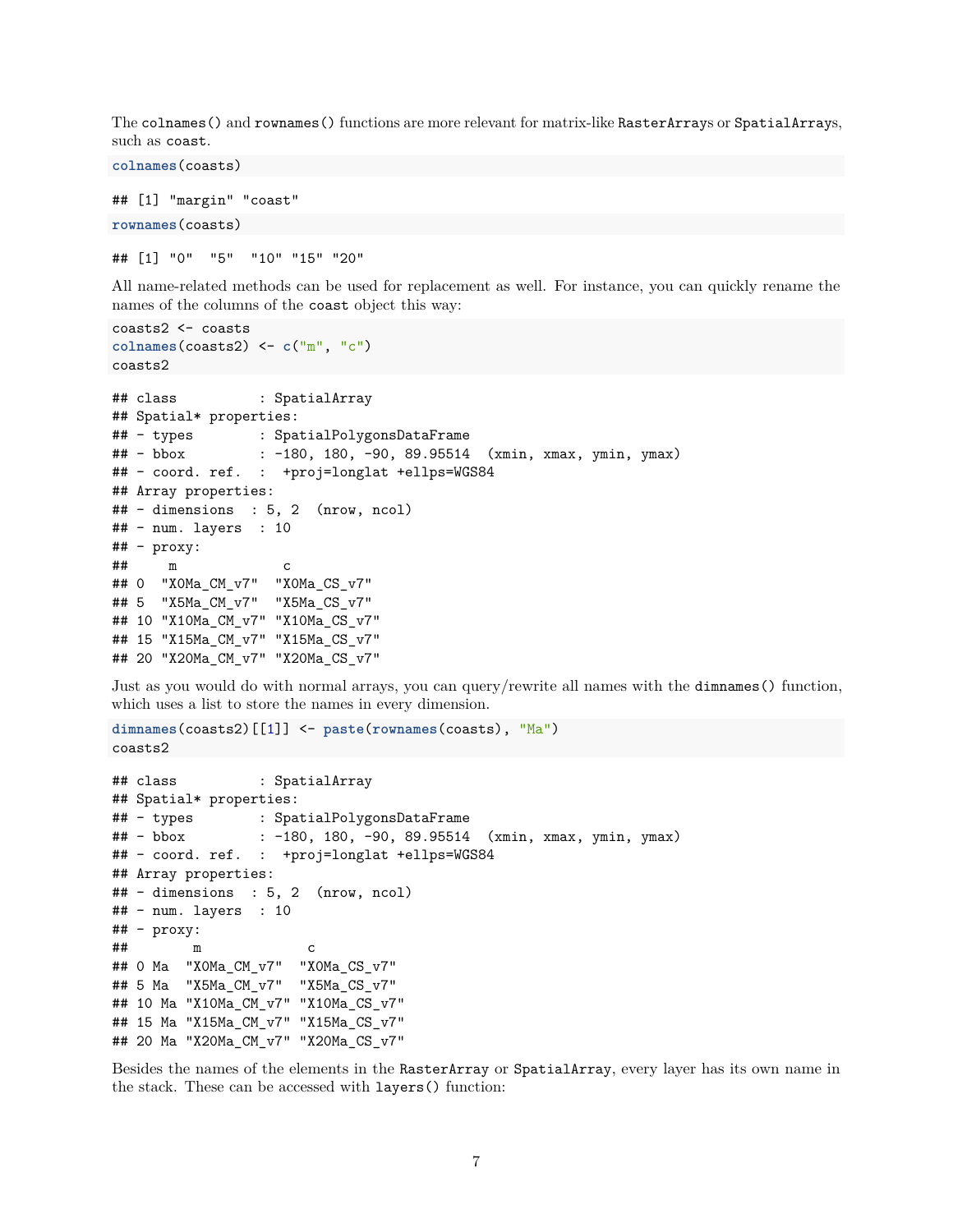**layers**(dems)

```
## [1] "dem_0" "dem_5" "dem_10" "dem_15" "dem_20" "dem_25" "dem_30" "dem_35"
## [9] "dem_40" "dem_45"
```
The total number of cells in the RasterLayer or the entire stack can accessed with the ncell() and nvalues() functions, respectively.

**ncell**(dems)

## [1] 65341

**nvalues**(dems)

## [1] 653410

#### **2.3. Subsetting and replacement**

Facilitating the accession of items is the primary purpose of RasterArrays and SpatialArrays. These either focus on the layers (stack items, double bracket operator "[[") or on the elements of the RasterArray (single bracket operator "[").

#### **2.3.1 Layer selection - Double bracket [[**

This form of subsetting and replacement is inherited from the RasterStack class. Individual layers can be accessed directly from the stack using either the position index, the name of the layer, or the logical value pointing to the position. Whichever is used, the RasterArray wrapper is omitted and the output will be a RasterLayer or RasterStack class object.

A single layer can be accessed using its name, regardless of its position in the RasterArray. This can be visualized either with the default plot() or the more general mapplot() function.

one <- dems[["dem\_45"]] **mapplot**(one, col="earth")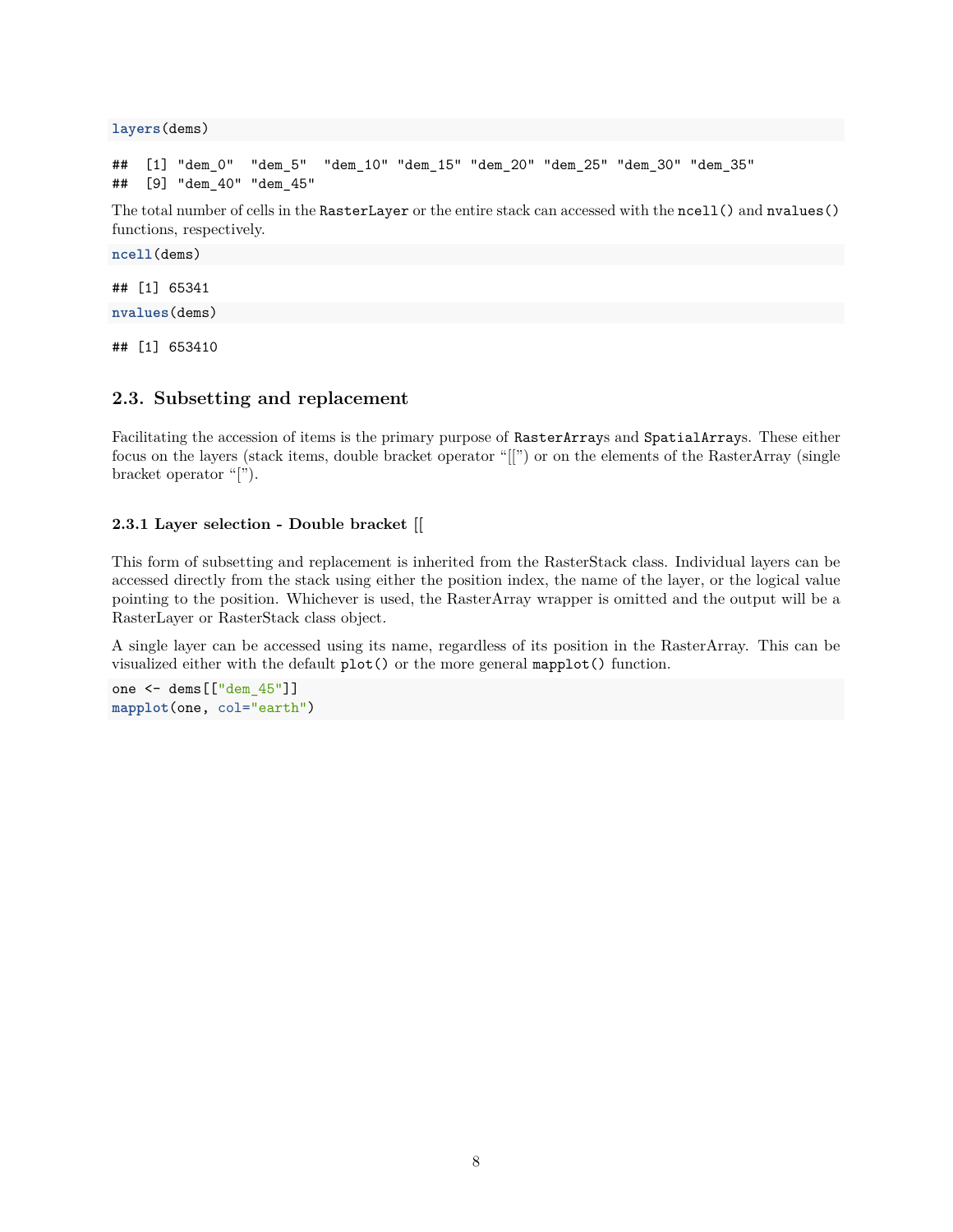

The double bracket returns a single RasterArray. Using multiple elements for subsetting will return a RasterStack:

dems[[**c**(1,2)]]

```
## class : RasterArray
## RasterLayer properties:
## - dimensions : 181, 361 (nrow, ncol)
\# - resolution : 1, 1 (x, y)## - extent : -180.5, 180.5, -90.5, 90.5 (xmin, xmax, ymin, ymax)
## - coord. ref. : +proj=longlat +datum=WGS84 +ellps=WGS84 +towgs84=0,0,0
## Array properties:
## - dimensions : 2 (vector)
\# + num. layers : 2
## - proxy:
## [1] "dem_0" "dem_5"
```
These are the first two RasterLayers in the stack of the RasterArray.

Double brackets can also be used for replacements, but as this has no effect on the structure of the array, changes implemented with this method are more difficult to trace. For instance,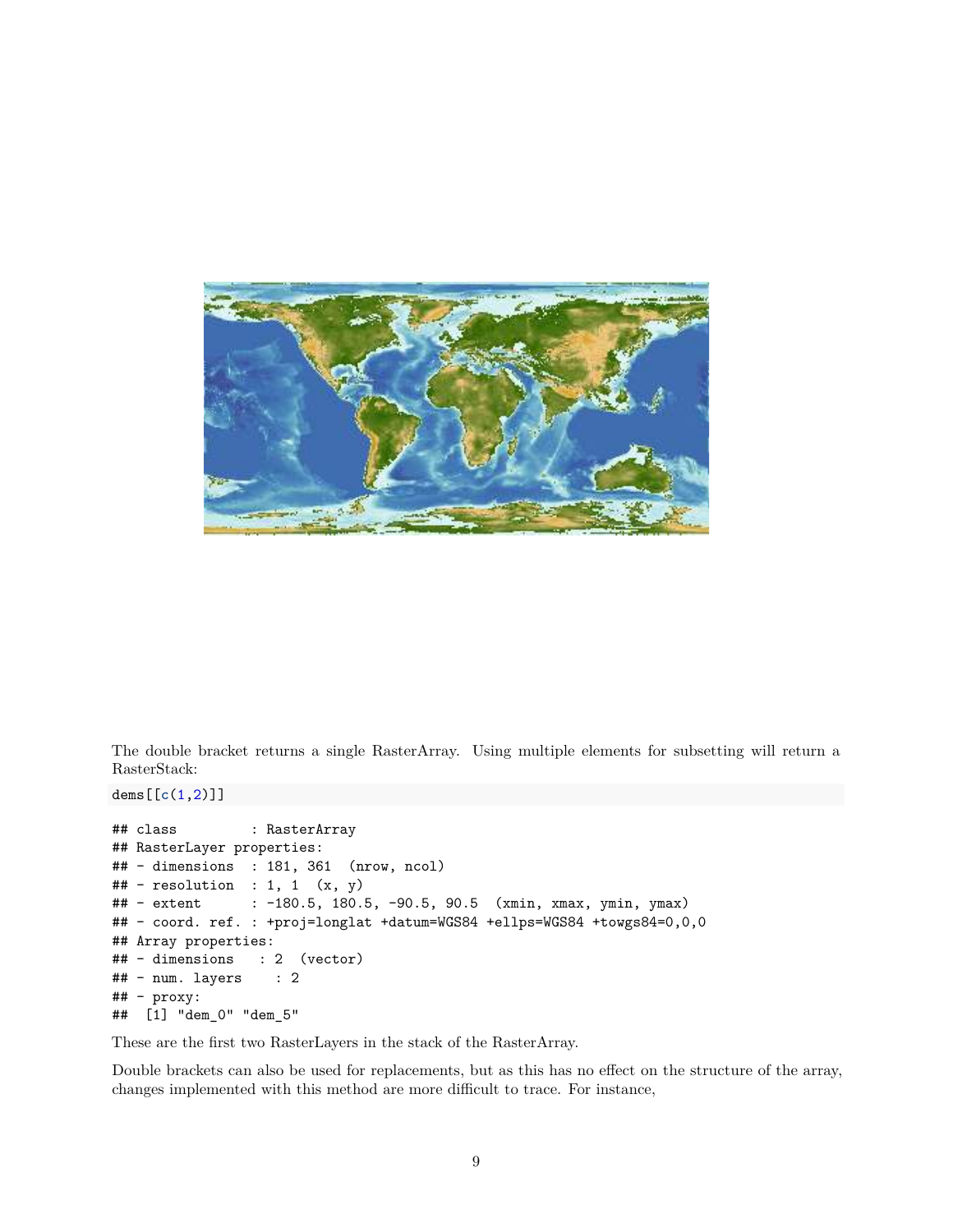```
# copy
dem2 <- dems
dem2[["dem_0"]] <- dem2[["dem_5"]]
```
will rewrite the values in the first element of **dem2**, but that will not be evident in the RasterArray's structure.

```
# but these two are now the same
dem2[[1]]
## class : RasterLayer
## dimensions : 181, 361, 65341 (nrow, ncol, ncell)
## resolution : 1, 1 (x, y)## extent : -180.5, 180.5, -90.5, 90.5 (xmin, xmax, ymin, ymax)
## crs : +proj=longlat +datum=WGS84 +ellps=WGS84 +towgs84=0,0,0
## source : memory
## names : dem_0
## values : -7000, 6300 (min, max)
## zvar : z
```
 $dem2[[2]$ ]

```
## class : RasterLayer
## dimensions : 181, 361, 65341 (nrow, ncol, ncell)
## resolution : 1, 1 (x, y)## extent : -180.5, 180.5, -90.5, 90.5 (xmin, xmax, ymin, ymax)
## crs : +proj=longlat +datum=WGS84 +ellps=WGS84 +towgs84=0,0,0
## source : memory
## names : dem_5
## values : -7000, 6300 (min, max)
## zvar : z
```
#### **2.3.2 Single bracket**

Features offered by the double bracket ("[[") operator are virtually identical with those of RasterStacks. The true utility of RasterArrays become evident with simple array-type subsetting.

Unlike Raster\* objects of the raster package, single brackets will retrieve and replace items from the RasterArray as if they were simple arrays. For example, single elements of the DEMs can be selected with the age of the DEM, passed as a character subscript.

dems["30"]

```
## class : RasterLayer
## dimensions : 181, 361, 65341 (nrow, ncol, ncell)
## resolution : 1, 1 (x, y)## extent : -180.5, 180.5, -90.5, 90.5 (xmin, xmax, ymin, ymax)
## crs : +proj=longlat +datum=WGS84 +ellps=WGS84 +towgs84=0,0,0
## source : memory
## names : dem_30
## values : -8000, 10200 (min, max)
## zvar : z
```
returning the 30Ma RasterLayer. By default, the RasterArray container is dropped, but it can be conserved if the drop argument is set to FALSE.

dem30 <- dems["30", drop=FALSE] **class**(dem30)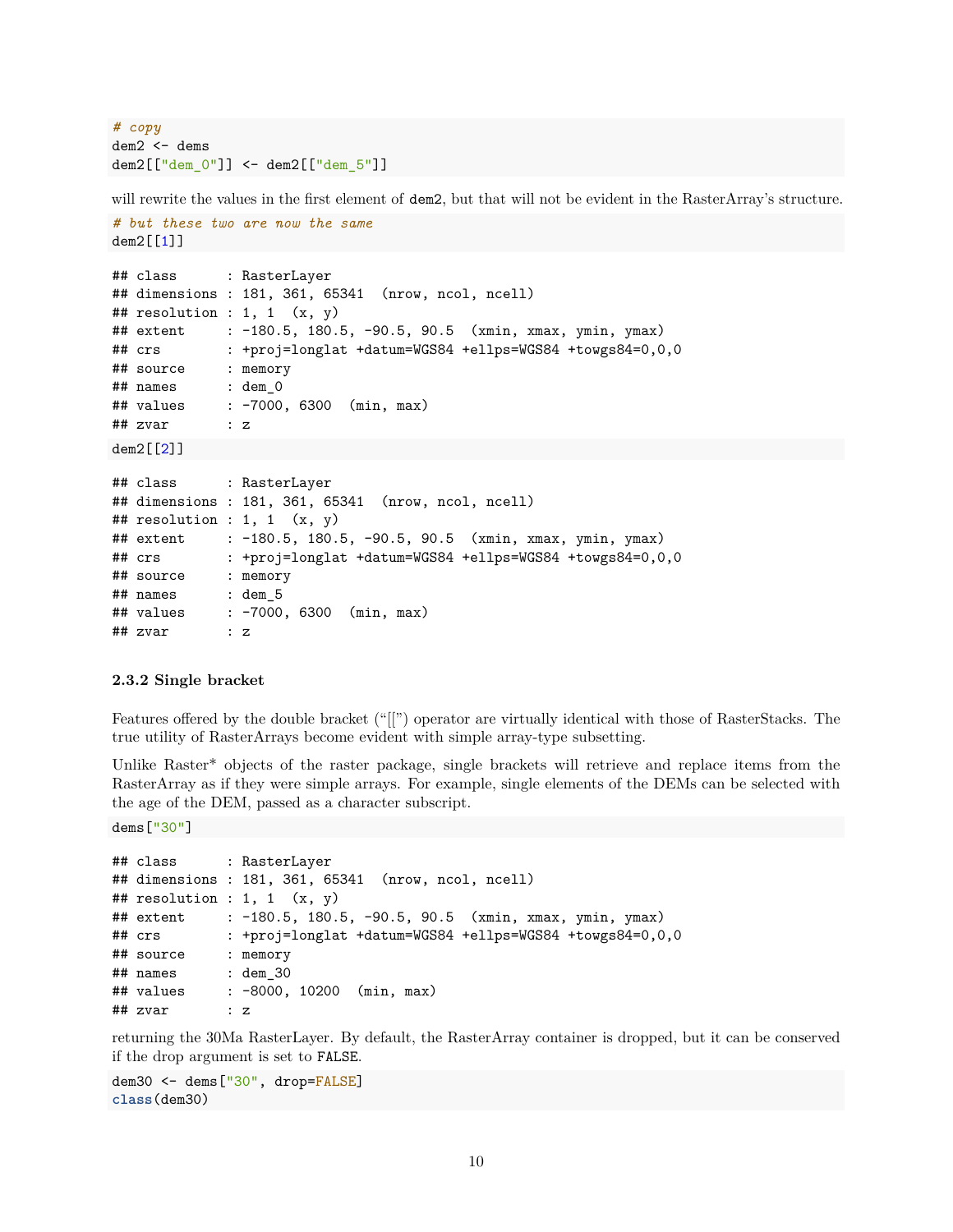```
## [1] "RasterArray"
## attr(,"package")
## [1] "chronosphere"
```
Accessing elements which are not present is valid for single dimensional RasterArrays (vector-like ones):

dems[4**:**12]

```
## class : RasterArray
## RasterLayer properties:
## - dimensions : 181, 361 (nrow, ncol)
\# + resolution : 1, 1 (x, y)## - extent : -180.5, 180.5, -90.5, 90.5 (xmin, xmax, ymin, ymax)
## - coord. ref. : +proj=longlat +datum=WGS84 +ellps=WGS84 +towgs84=0,0,0
## Array properties:
## - dimensions : 9 (vector)
## - num. layers : 7
## - proxy:
## 15 20 25 30 35 40 45 <NA>
## "dem_15" "dem_20" "dem_25" "dem_30" "dem_35" "dem_40" "dem_45" NA
## <NA>
## NA
```
Missing values are legitimate parts of RasterArrays. These gaps in the data are not represented in the stacks but only in the index slots of the RasterArrays. They can be inserted or added into the layers.

demna <- dems demna $[3]$  <- NA

Multidimensional subscripts work in a similar fashion. If a single layer is desired from the RasterArray or SpatialArray, that can be accessed using the names of the margins.

```
# character type is necessary as the rowname is "2003"
one <- coasts["15", "coast"]
mapplot(one)
```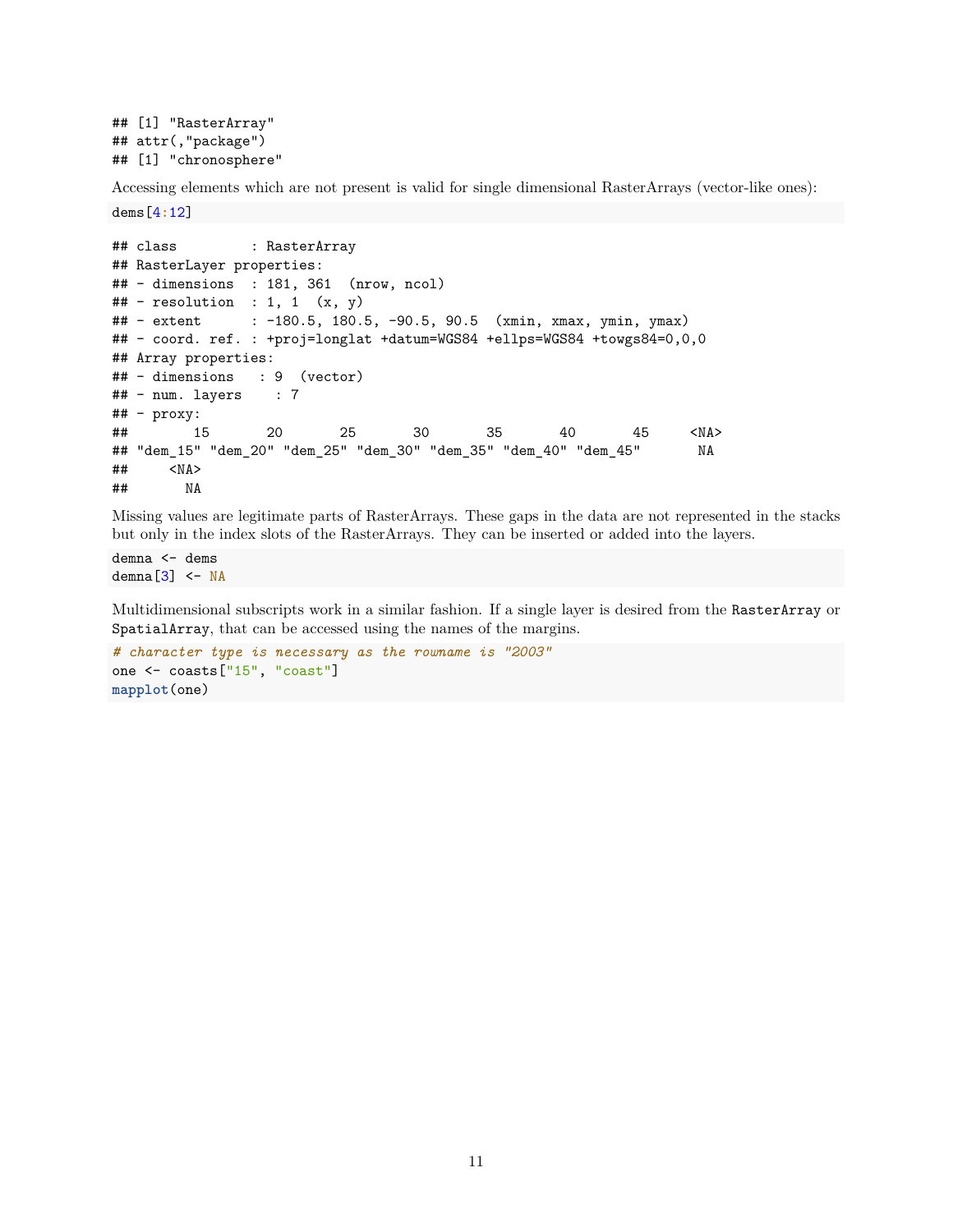

```
similarly to entire rows,
coasts['15", ]## class : SpatialArray
## Spatial* properties:
## - types : SpatialPolygonsDataFrame
## - bbox : -180, 180, -90, 88.43112 (xmin, xmax, ymin, ymax)
## - coord. ref. : +proj=longlat +ellps=WGS84
## Array properties:
## - dimensions : 2 (vector)
## - num. layers : 2
## - proxy:
## margin coast
## "X15Ma_CM_v7" "X15Ma_CS_v7"
or columns
coasts[,"coast"]
## class : SpatialArray
## Spatial* properties:
```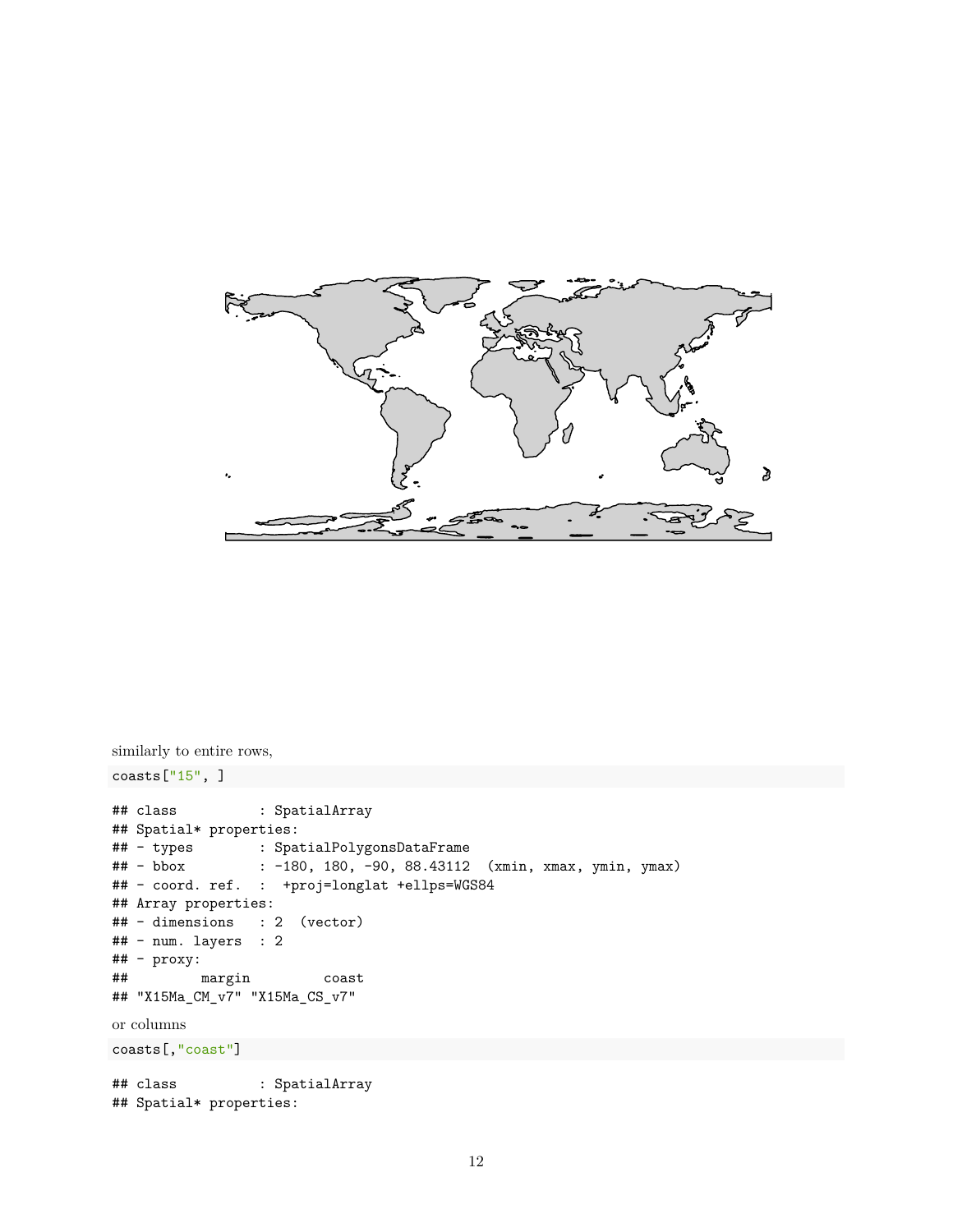```
\begin{array}{ccc}\n\text{***} & -\text{types} \\
\text{***} & -\text{bbox} \\
\text{***} & -\text{180} \\
\text{***} & \text{...} \\
\end{array}: -180, 180, -90, 83.77569 (xmin, xmax, ymin, ymax)
## - coord. ref. : +proj=longlat +ellps=WGS84
## Array properties:
## - dimensions : 5 (vector)
## - num. layers : 5
## - proxy:
## 0 5 10 15 20
## "X0Ma_CS_v7" "X5Ma_CS_v7" "X10Ma_CS_v7" "X15Ma_CS_v7" "X20Ma_CS_v7"
```
## **2.4 Functionality inherited from raster and sp**

#### **2.4.1. RasterArray**

As the spatial information is contained entirely in the RasterStacks, a number of methods are practically inherited from RasterStack class. For instance, all RasterLayers of the RasterArray can be cropped in a single line of code.

```
# crop to Australia
ext <- extent(c(
 xmin = 106.58,
 xmax = 157.82,
 ymin = -45.23,
 ymax = 1.14))
# cropping all DEMS
au<- crop(dems, ext)
# select the first element
mapplot(au[1], col="earth")
```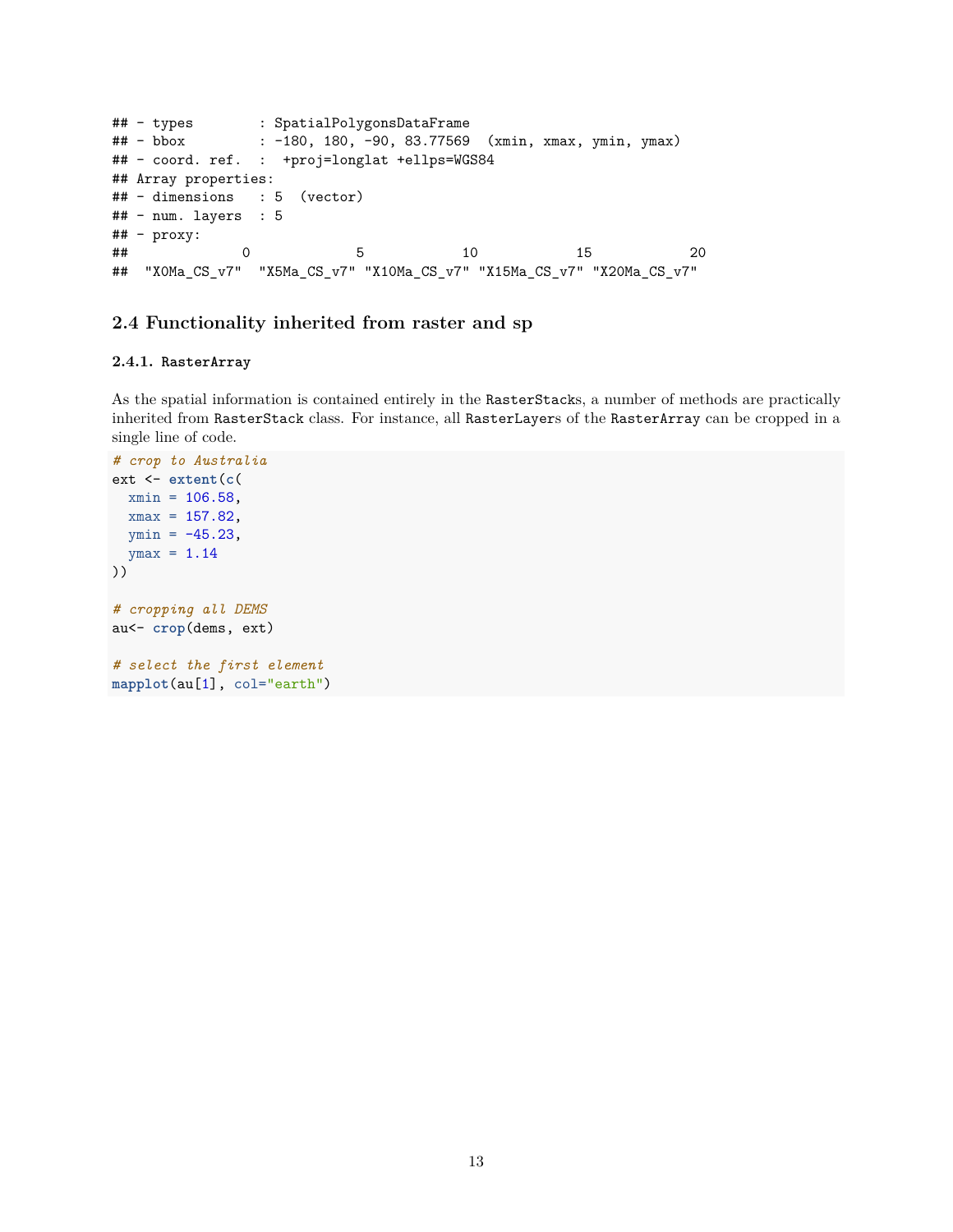

If you plot all cropped DEMs, you can see how Australia drifted to its current position.

Other functions such as aggregation or resampling work in a similar way.

```
template <- raster(res=5)
```

```
# resample all DEMS
coarse <- resample(dems, template)
# plot an element
mapplot(coarse["45"], col="earth")
```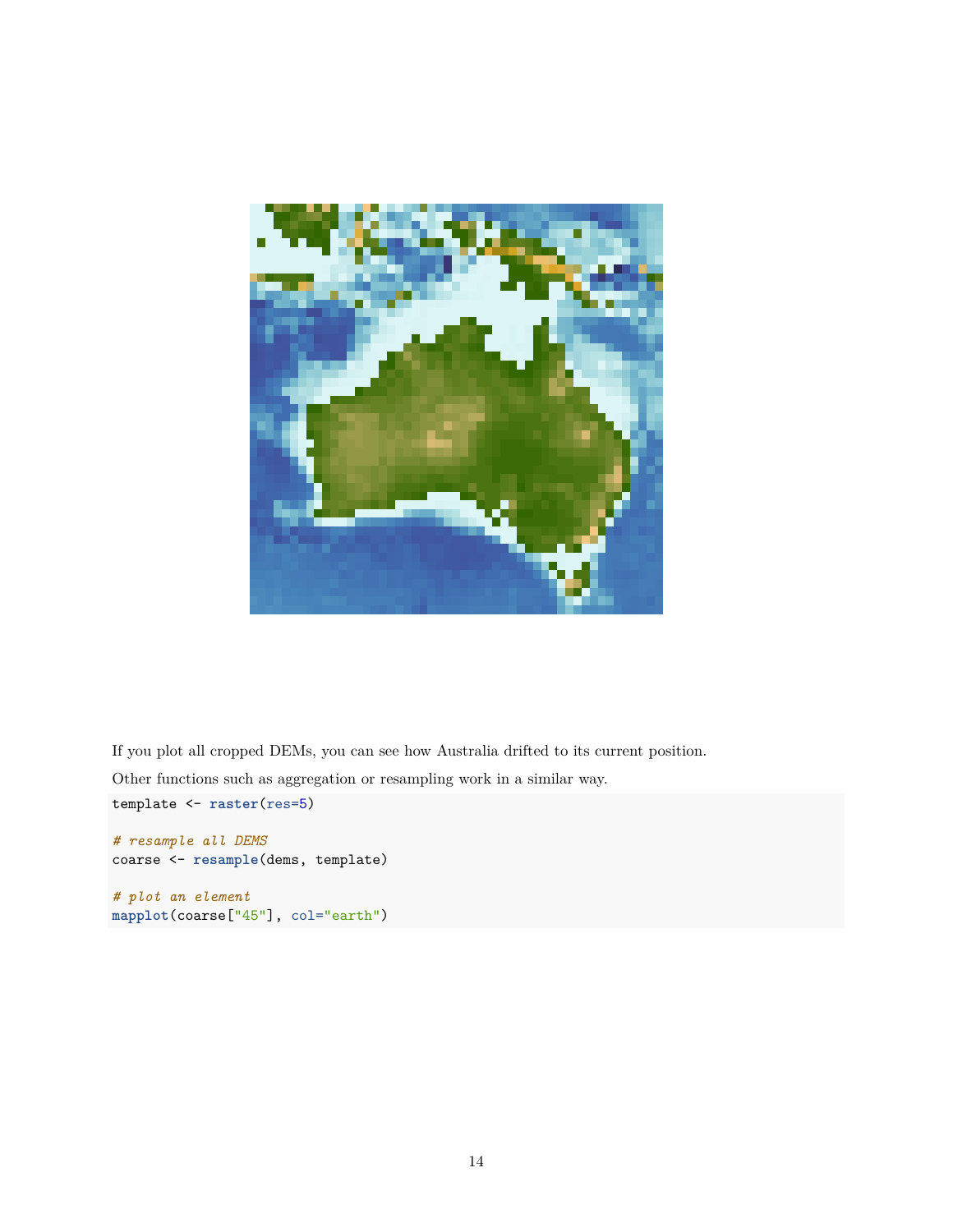

#### **2.4.2. SpatialArray**

Similar rules apply to SpatialArrays as to RasterArrays. For example, projection changes can be implemented for the entire set, if the rgdal packgae is installed on the system:

```
# Cylindrial equal area projection
mollCoasts <- spTransform(coasts, CRS("+proj=moll"))
# plot edge of the map
edge<- spTransform(mapedge(), CRS("+proj=moll"))
plot(edge, col=ocean(8)[5])
# the entire thing
plot(mollCoasts["20", "margin"], col=ocean(8)[7], border=NA, add=T)
plot(mollCoasts["20", "coast"], col=terra(8)[5], add=T, border=NA)
```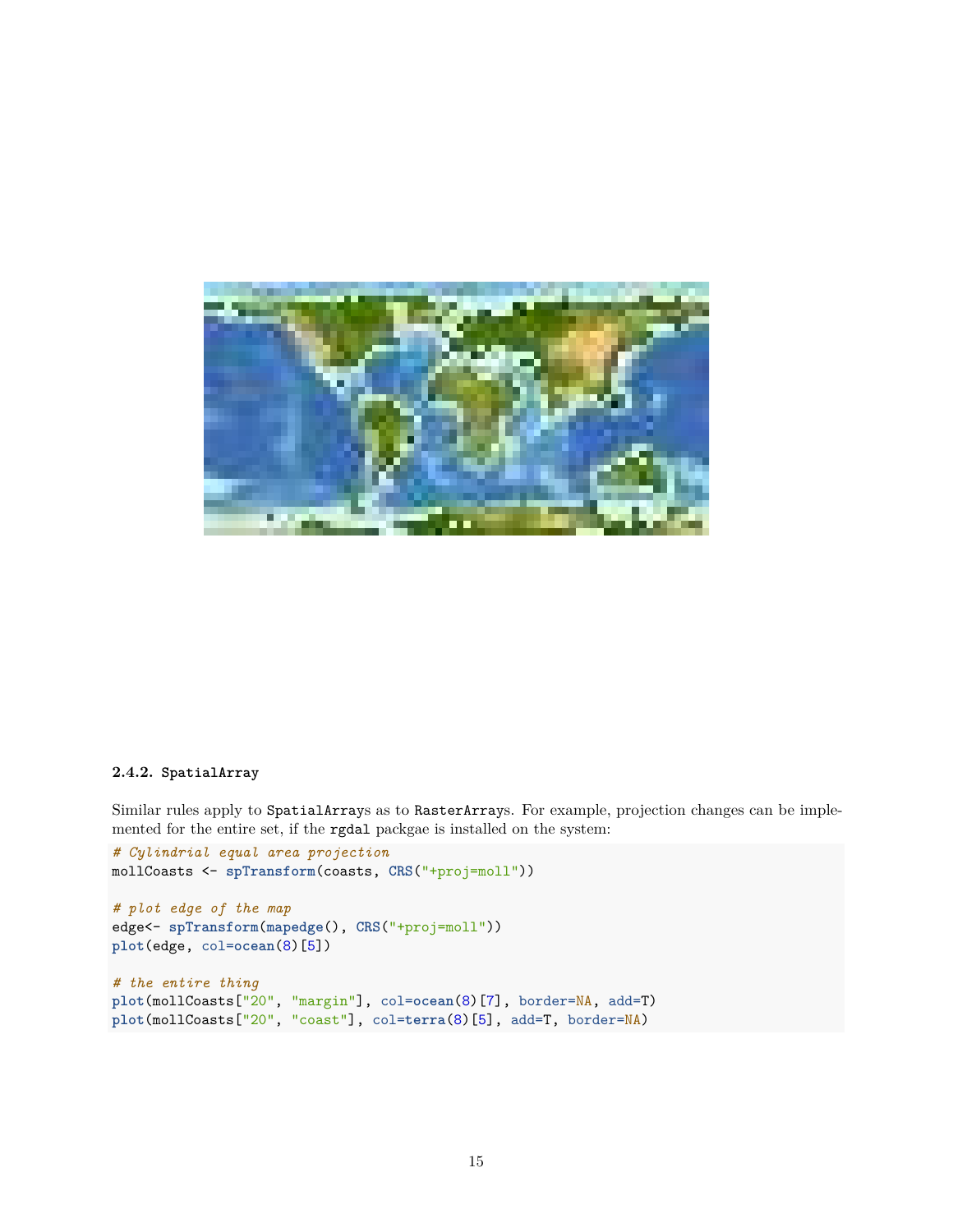

# **3. Plotting**

The mapplot() function makes it easy to produce visually pleasing plots of a Raster\* object.

# **3.1 Colour palettes**

The package includes several colour palettes which can be used for plotting purposes. An additional palette option developed specifically with DEMs in mind is *earth*. This combines the *ocean* and *terra* palettes and automatically sets the breaks to differentiate between marine and terrestrial cells. An example is shown below in [RasterLayer plotting example.](#page-16-0)

**showPal**()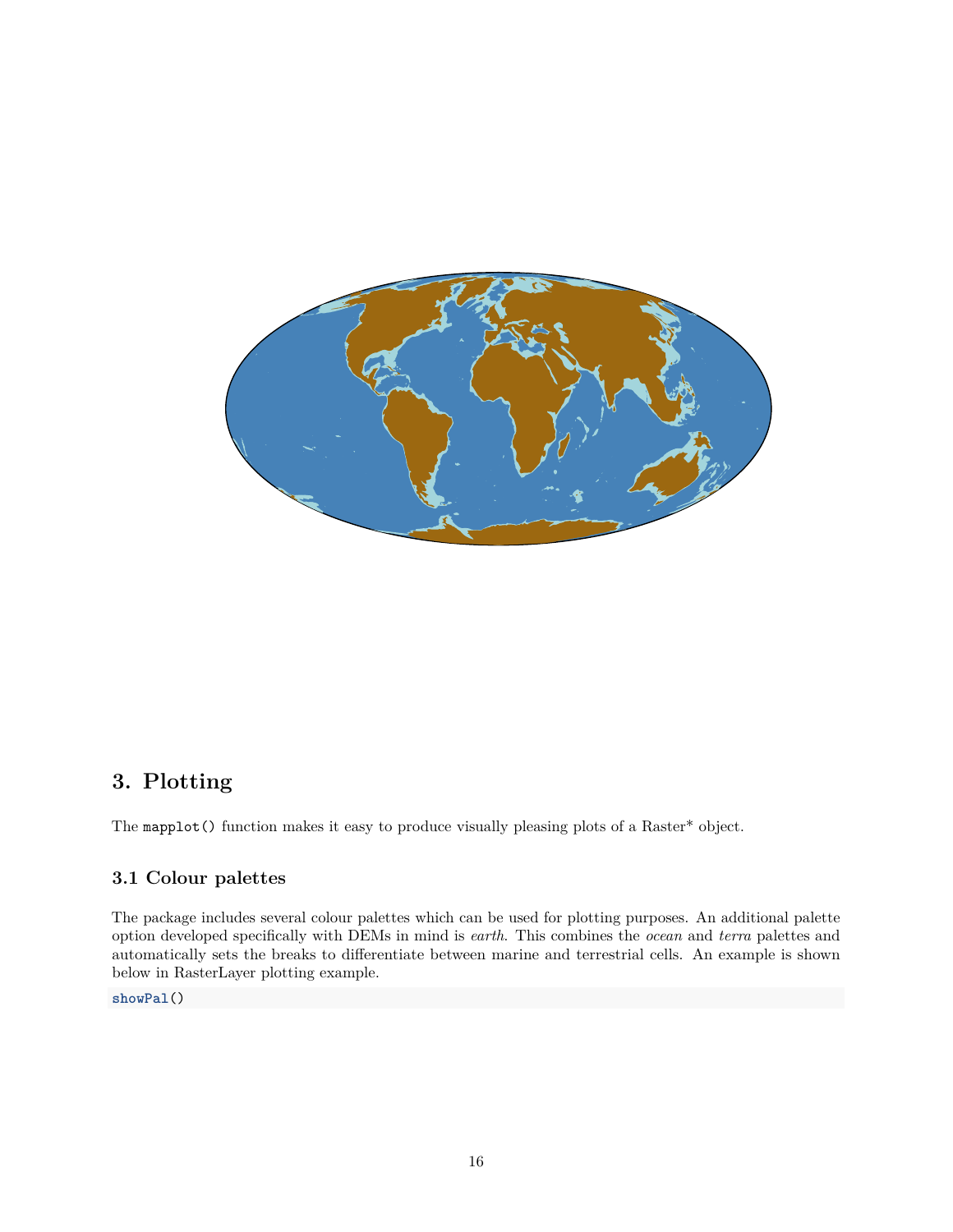

## <span id="page-16-0"></span>**3.2 RasterLayer**

The mapplot() function for RasterLayer works similar to the plot() function. The mapplot function for the Raster\* objects include a default palette and omits the legend, axes and bounding box.

**data**(dems) **mapplot**(dems[1])



*#using a custom colour palette* **mapplot**(dems[1], col="earth", main="Using the earth palette")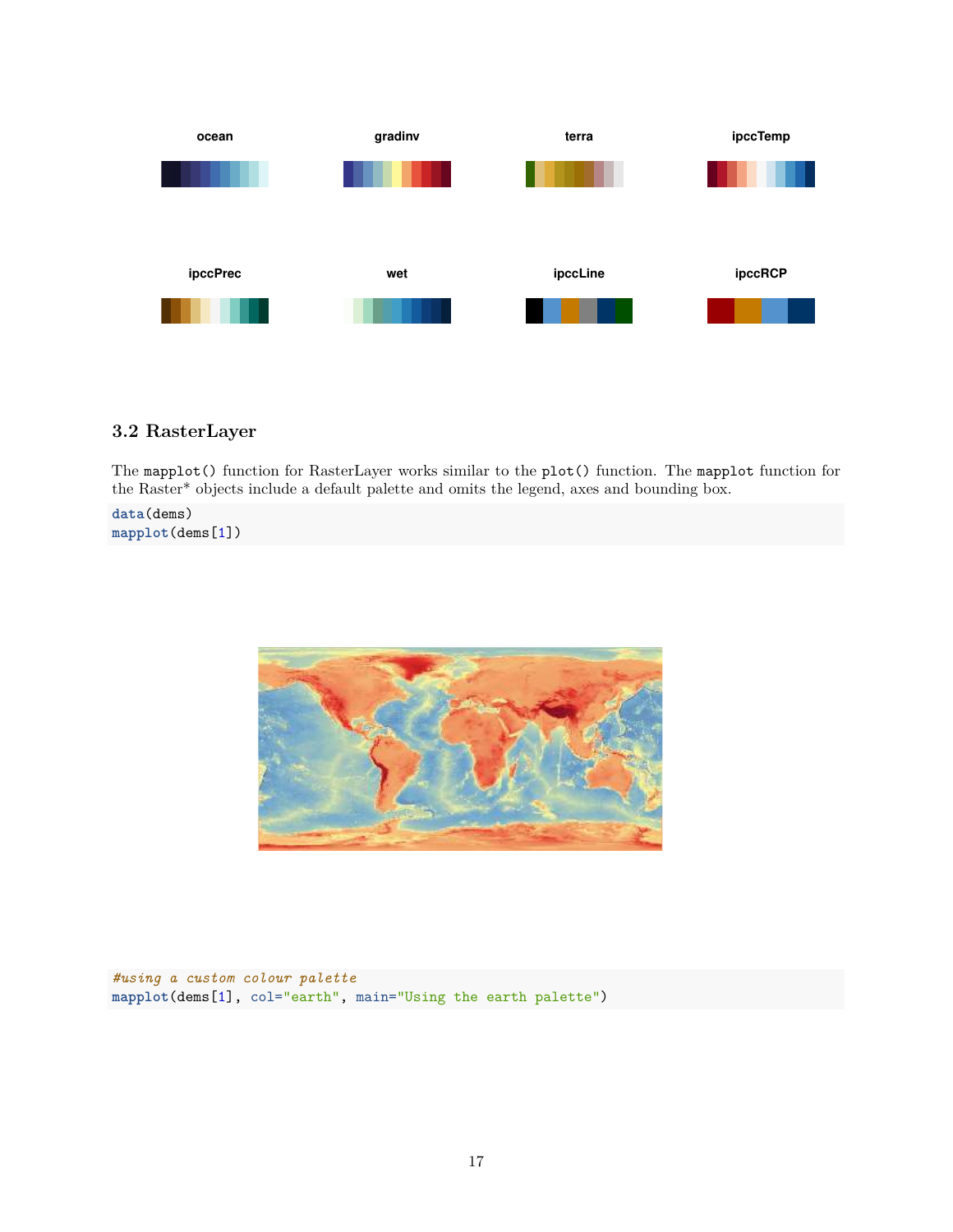# **Using the earth palette**



## **3.3 RasterArray**

RasterArrays can be plotted as multi-faceted plots using mapplot(). The mapplot() function keeps the structure of the RasterArray in terms of the order that the plots are generated. The plot titles are automatically generated based on the names of the layers within the RasterArray. This can be changed by passing the custom plot titles to the argument plot.title. **Note:** The number of plot titles provided should be equal to the number of layers in the RasterArray.

**data**(dems) **mapplot**(dems)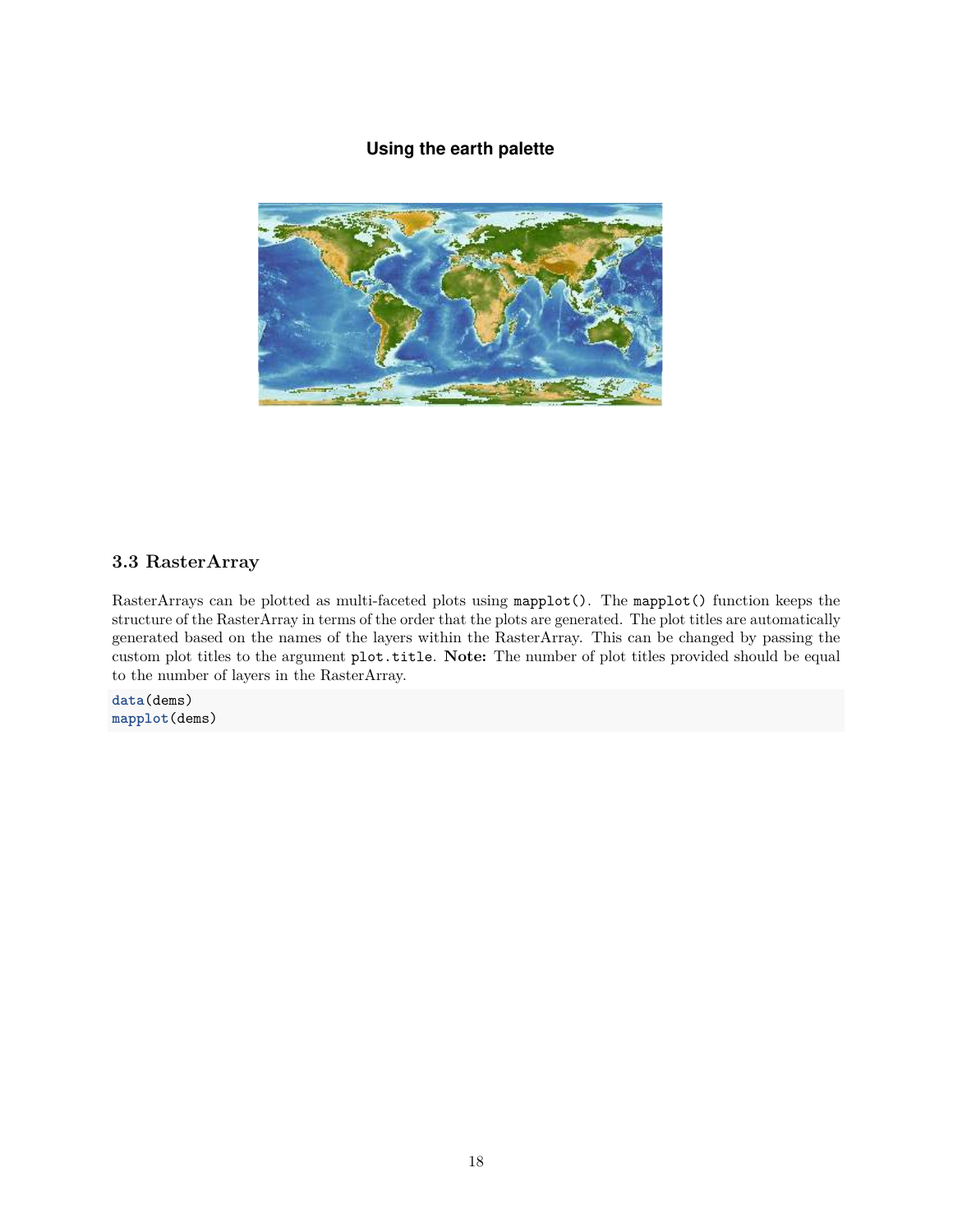

## **3.3.1 Adding a single consistent legend**

Just like with [RasterLayers,](#page-16-0) different palettes can be used for the plots. This implements a single palette for all the plots. In addition, this can then be used to generate a single legend that ensures consistency and makes it easier to compare the figures.

```
data(dems)
mapplot(dems, col="ocean", legend=TRUE, legend.title="DEM",
        plot.title=proxy(dems))
```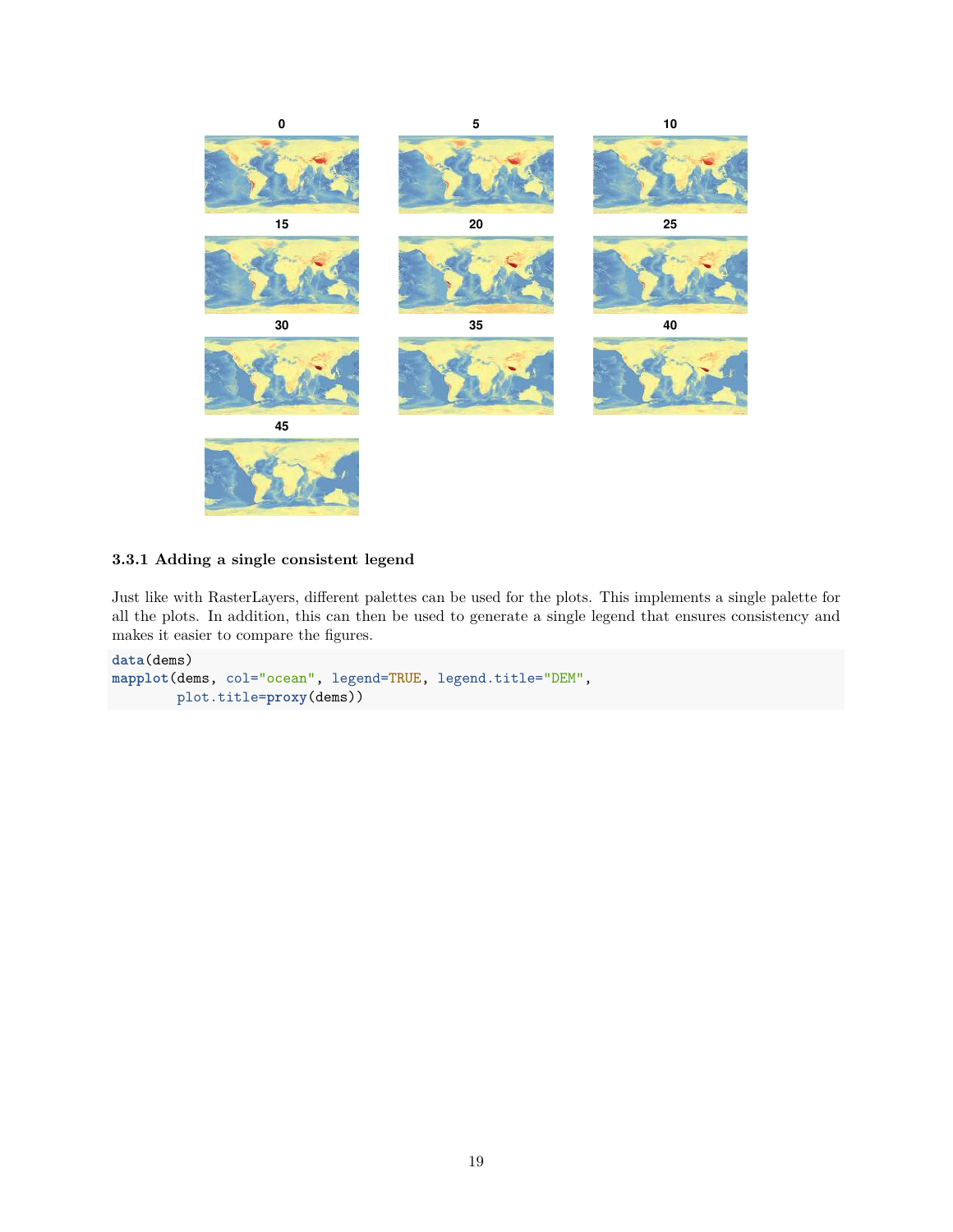

#### **3.3.2 RasterArrays with NA layers**

In the event that one of the layers of the dem does not exist, i.e. has an NA value instead, the plot corresponding to this NA layer will show "Plot not available".

**data**(dems) *#create NA layer* dems $[5]$  <- NA **is.na**(dems) ## 0 5 10 15 20 25 30 35 40 45 ## FALSE FALSE FALSE FALSE TRUE FALSE FALSE FALSE FALSE FALSE **mapplot**(dems, col="ipccTemp")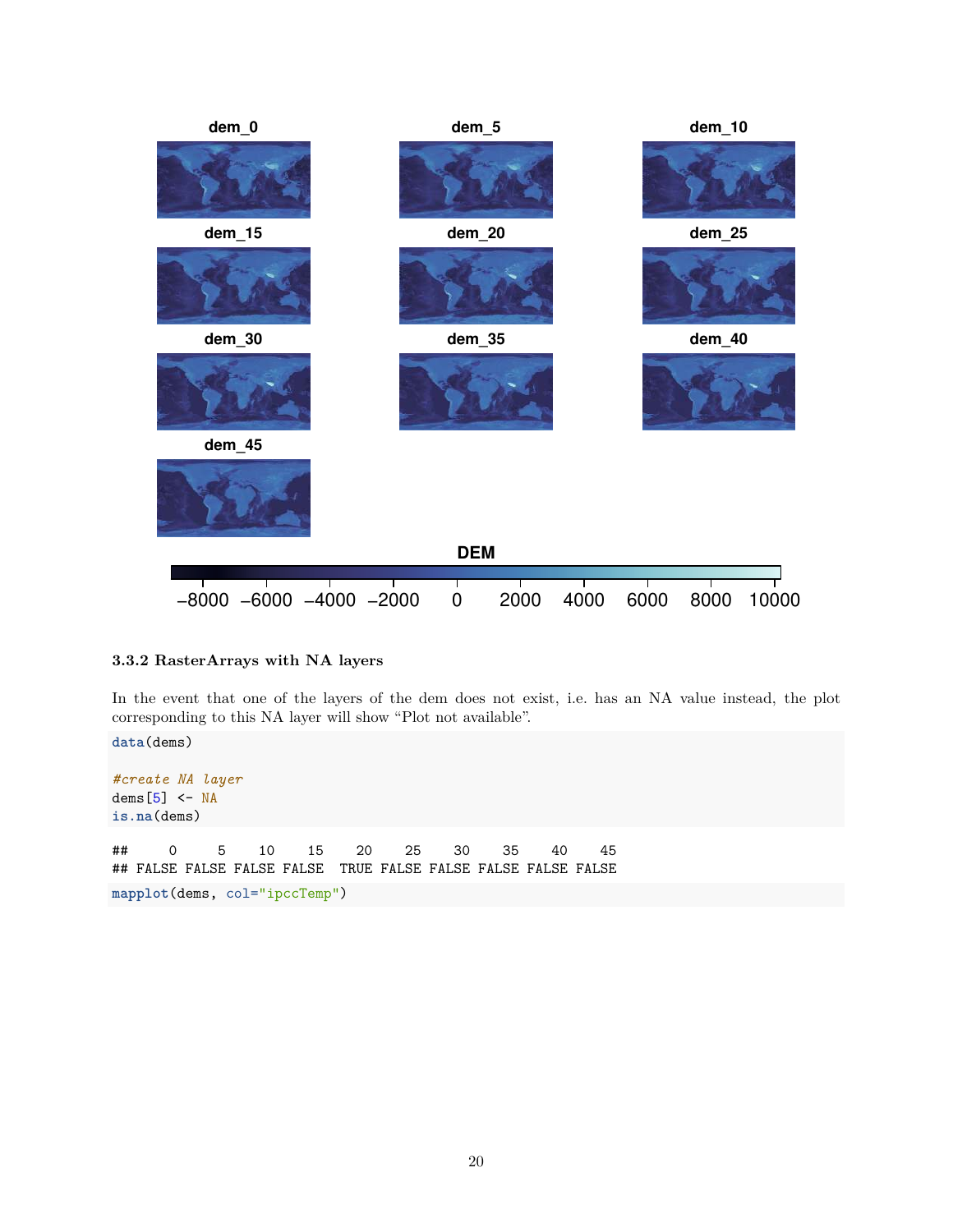



**15**

**25**



**Plot not available**



**30 35 40**



## **3.3.3 Number of columns and pages**

The custom number of columns can also be specified through the ncol argument. The default number of columns is 3.

*# 4 columns* **data**(dems) **mapplot**(dems, ncol=4)